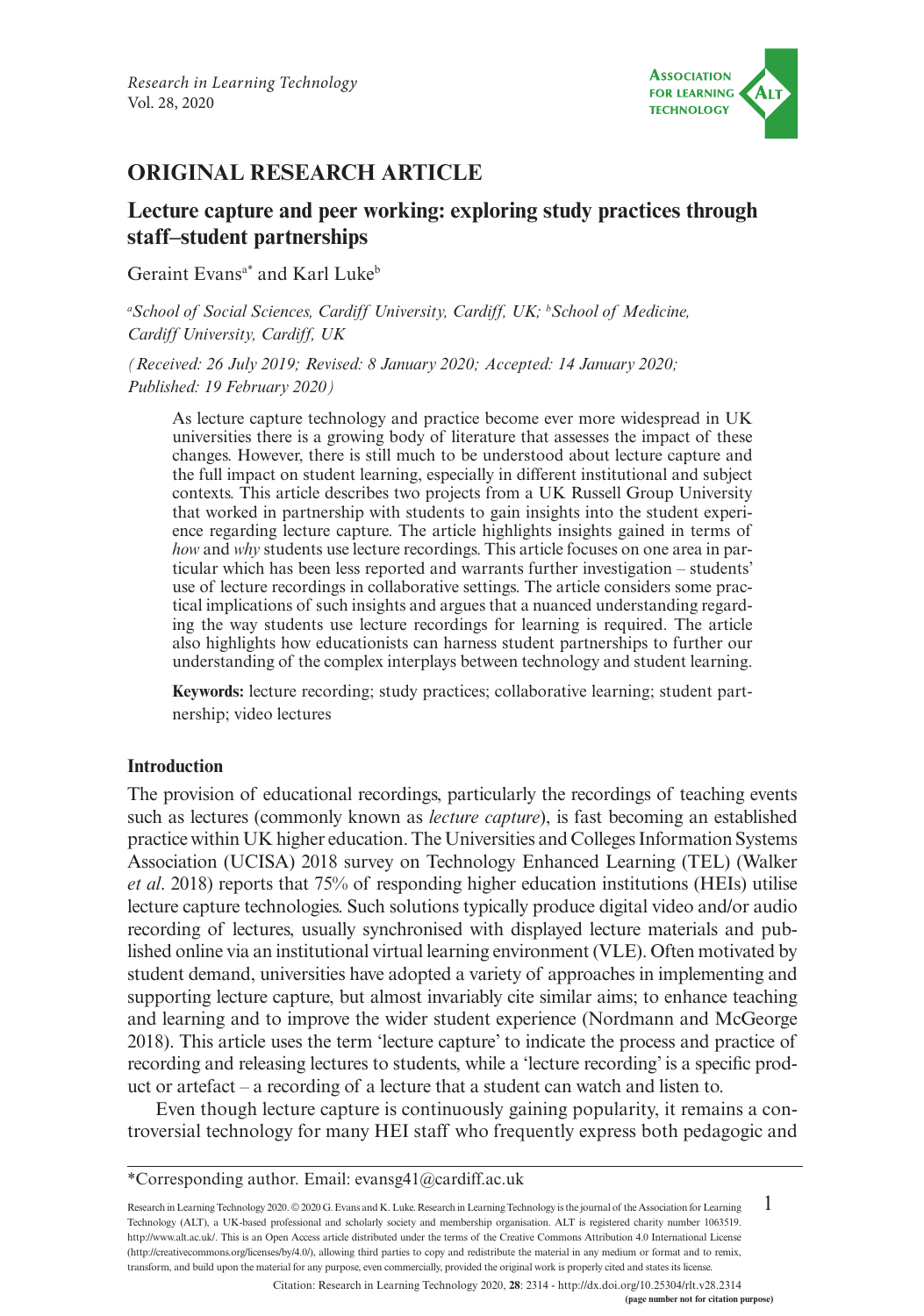ethical concerns (Morris, Swinnerton, and Coop 2019; Newland 2017). This is possibly reflected in the discrepancies in implementation, provision, policy, and availability across the higher education sector (Rios-Amaya, Secker, and Morrison 2016). It is reported that lecture capture is used much more widely in the UK within the Russell Group of universities, which comprises 24 research-intensive universities, compared to other HEIs (Walker *et al*. 2018). There is continuing debate over the realised or abstract benefits, challenges, and side effects of lecture capture in areas including student experience, inclusion, and learning strategies, where there are concerns regarding a perceived increased emphasis on acquisition and rote-learning (Karnad 2013; Morris, Swinnerton, and Coop 2019; Witthaus and Robinson 2015).

Moreover, a large number of lecture capture studies focus on quantitative measures of change, such as student attainment or physical classroom attendance (Edwards and Clinton 2019; Nordmann *et al*. 2017). Insights are often further limited to the individual practices of students, which does not consider the impact of lecture capture on the learning community and on how students interact. Such positivist research can be viewed as oversimplifying the complex workings of lecture capture and the effects on learners (Luke 2020). As an initiative purportedly driven by student demand and expectation, there is surprisingly little evidence in the published lecture capture literature regarding the active role students can play in shaping their educational experiences (Morris, Swinnerton, and Coop 2019).

In recent years, student engagement has become a core aim of the higher education sector and, increasingly, is being linked to ideas about students' roles as partners in learning and teaching (Healey, Flint, and Harrington 2014). The concept of 'student partnership' has increasingly been used to describe ways in which institutions approach the important, yet difficult, task of engaging students with decisions around the design and delivery of their educational experience. This article considers two separate but related projects at Cardiff University (carried out in consecutive years in separate parts of the institution) that used staff–student partnership to explore the student experience of lecture capture.

## **Background: Lecture capture at Cardiff University**

Cardiff University, a member of the Russell Group, implemented lecture capture in a phased rollout. A centralised system was first introduced during the 2015/16 academic year, initially in a small number of teaching spaces (approx. 30), but expansion of provision grew rapidly and by the 2017/18 academic year all core teaching spaces (300+) were equipped with desktop, slide, and audio-capture capabilities, which included video-capture capability in a limited number of spaces.

Initially, lecture capture operated on an opt-in basis, before a University policy at the start of the 2018/19 academic year mandated that all timetabled lecture activities would be automatically recorded unless the presenter had 'opted out' in advance. The move towards an opt-out model was in direct response to student demand and was part of the University's strategic commitment to support flexible, digital, and independent learning (Cardiff University 2018). Both projects described in this article were undertaken before an opt-out model was implemented.

### **Literature review**

### *Lecture capture*

Whilst there is a growing body of literature on lecture capture the range of contexts, methodologies, and foci of enquiry make it difficult to summarise. Recent reviews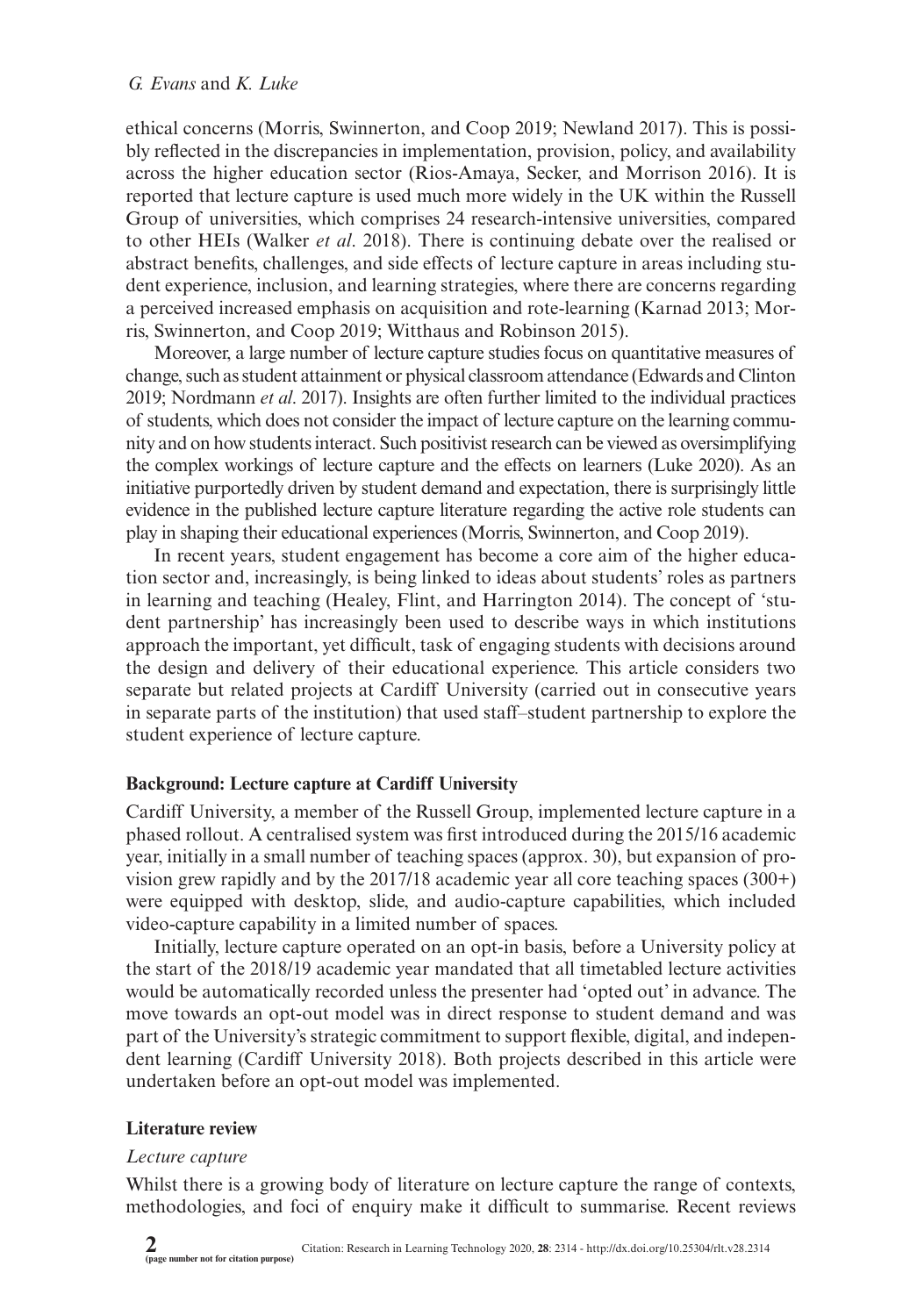on lecture capture highlight that it is a contentious educational technology, and the impact on teaching and learning is complex and contested (Morris, Swinnerton, and Coop 2019; Nordmann and McGeorge 2018). Several studies have attempted to unpack the potential pedagogic impact (both positive and negative) of lecture capture materials on student learning (Karnad 2013; O'Callaghan *et al*. 2017; Witthaus and Robinson 2015). Much of the literature has attempted to address important questions, such as the extent to which lecture capture supports student learning and improves subsequent attainment, although many disparities exist (Edwards and Clinton 2019; Nordmann *et al*. 2017; O'Callaghan *et al*. 2017).

Despite the ambiguity around impact and attainment, students highly value lecture capture (Witthaus and Robinson 2015). It has been suggested that students regard lecture recordings as important to their course satisfaction (Traphagan, Kucsera, and Kishi 2010). Several reasons for this have been offered, including lecture capture as mitigating the effects of illness and absence, and generally providing a 'safety net' to help learners through difficult periods in their studies (Nordmann *et al*. 2017). Students also value the flexibility of lecture recordings and the technical affordances available to re-watch or skip material depending on their needs (O'Callaghan *et al*. 2017). For similar reasons, students with learning disabilities and international students also report benefitting from the provision of lecture recordings, particularly the ability to revisit content at their own pace (Leadbeater *et al*. 2013).

Lecture capture is increasingly viewed as an assistive technology, offering opportunities for greater accessibility and inclusivity, and helping provide lecture materials in a variety of formats (Williams *et al*. 2017). Lecture capture is increasingly included in many institutional policies related to inclusive curriculum design (Nordmann *et al*. 2017). However, there is differing evidence regarding the actual level of student engagement with recordings and uncertainly concerning how learners position them as a learning resource (McKenna and Kopittke 2018).

The positive reception from students for lecture capture, the relatively efficient and cost-effective way in which recordings can be produced and made available (Meehan and McCallig 2019), and the benefits for inclusivity, have led some researchers to conclude that 'the positives of lecture recordings outweigh the negatives and its continued use in higher education is recommended' (O'Callaghan *et al*. 2017, p. 1). Some recent commentators suggest educators recognise that educational technologies are becoming an ever increasing feature of higher education and that the challenge now is to design inclusive curricula and pedagogical approaches, which include utilising technologies such as lecture capture, and to use these appropriately and effectively to support students' needs (Morris, Swinnerton, and Coop 2019). However, even accepting this position, there remain unresolved questions, including how best to practically and effectively support and implement lecture capture at a curriculum level within universities.

Much lecture capture literature can be criticised for oversimplifying the nuances and complexities surrounding learning and teaching within higher education (Luke 2020). Lecture capture practices offer a lens to re-explore the nature of teaching and learning within higher education, particularly the use of didactic delivery during lectures, and the educational relationships between the lecturer and their students (Morris, Swinnerton, and Coop 2019). Extending this, there is surprisingly little account in the existing literature of the active role that learners can take in informing strategic direction, contributing to the evidence base, and instigating positive change in this area.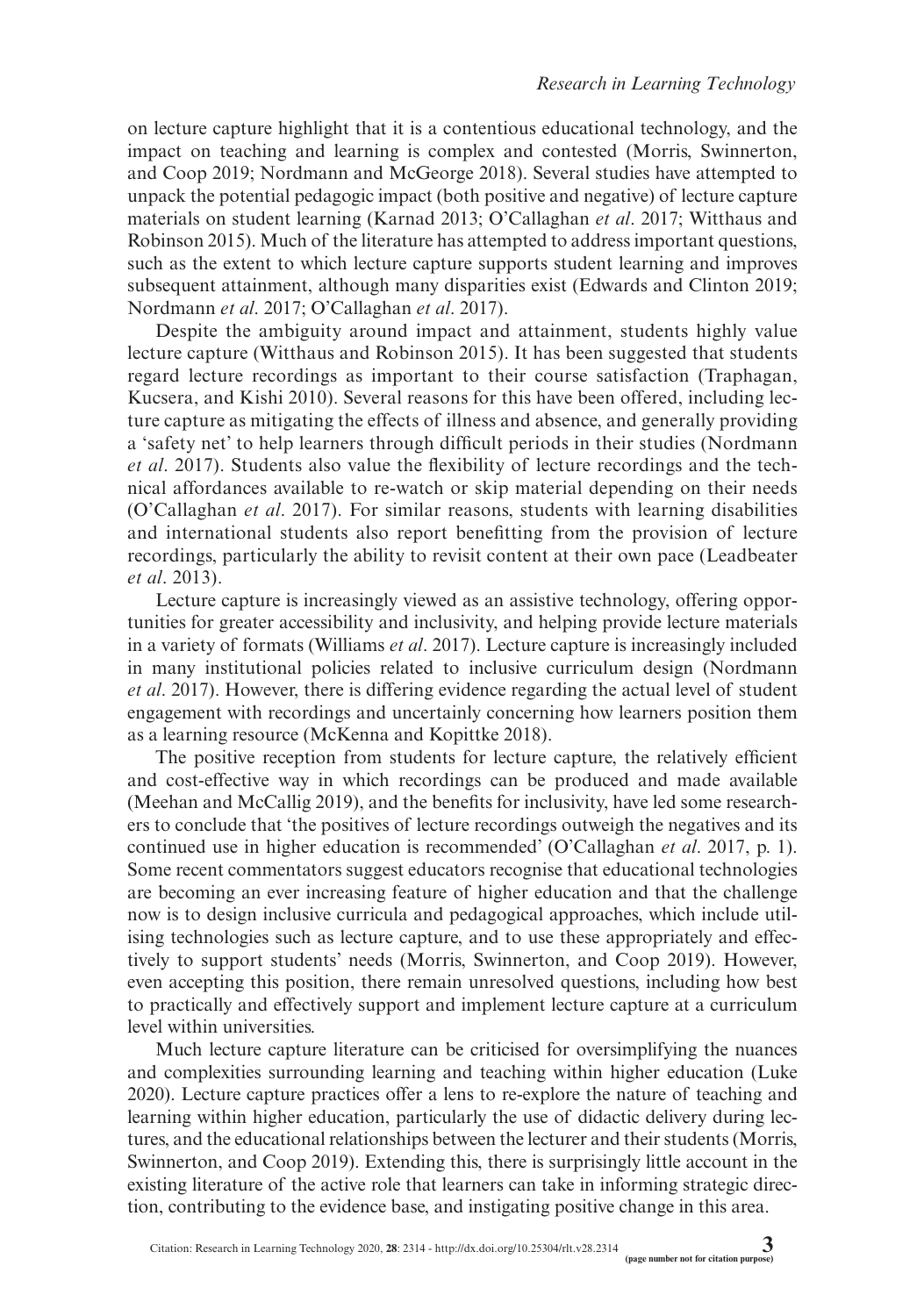### *Student partnership*

Student partnership is an idea that has gained much traction in higher education in recent years. What is different and unique about 'partnership' in this context is not always clear; notions of partnership are bound up with any number of overlapping ideas around 'engagement', so that we can talk about students as active partners, change agents, producers, or co-creators of their own learning. It is also clear that partnership takes place at different levels and scales, and in a range of contexts, from institution or department wide strategies and initiatives, to more local course, module, or assessment initiatives (Bovill *et al*. 2016; Healey Flint, and Harrington 2014).

Potential advantages of partnership include improving students' understanding of teaching and learning (Garcia, Noguera, and Cortada-Pujol 2018; Jensen and Bennett 2016; Marquis *et al*. 2016), improving students' confidence, communication skills and sense of belonging (Marquis *et al*. 2016; Moore-Cherry *et al*. 2016), and the enhancement of teaching and learning initiatives via greater understanding of the student perspective (Healey *et al*. 2013; Mihans, Long, and Felten 2008).

Currently, the role of student partnership in supporting the development, implementation, or evaluation of lecture capture systems appears to be underreported in the literature. The two projects reported here were each funded as a Cardiff University Student Education Innovation Project (CUSEIP), which were designed to support staff–student partnership by providing a bursary to underwrite summer placement opportunities, whereby students work with staff within schools and other university departments. For the purposes of this article, the two projects have been given distinct labels; CUSEIP UNI and CUSEIP SCHOOL. Table 1 describes the timeframe and objectives of each project.

| Project name                   | Description                                                                                                                                                                                                                                                                                                                                                                                                                                                                                                                                                                                                                                                                                                                                                                                                                                                                                                                     |
|--------------------------------|---------------------------------------------------------------------------------------------------------------------------------------------------------------------------------------------------------------------------------------------------------------------------------------------------------------------------------------------------------------------------------------------------------------------------------------------------------------------------------------------------------------------------------------------------------------------------------------------------------------------------------------------------------------------------------------------------------------------------------------------------------------------------------------------------------------------------------------------------------------------------------------------------------------------------------|
| <b>CUSEIP UNI</b>              | Project undertaken in Summer 2017, coordinated by the central University<br>support team for lecture capture, and in partnership with a second year stu-<br>dent from the School of Chemistry. The scope of this project was university<br>wide and aimed to research and disseminate the different ways university<br>students utilise lecture recordings as part of their private study. The project<br>sought to produce a framework to encourage students' effective and efficient<br>use of lecture recordings and offer new ways of thinking about studying<br>using digital technologies. The outputs of the project included a series of stu-<br>dent-facing materials, such as an online tutorial and instructional videos                                                                                                                                                                                             |
| <b>CUSEIP</b><br><b>SCHOOL</b> | Project undertaken in summer 2018 in a large School in the College of Arts,<br>Humanities and Social Sciences. The placement in this case was a second<br>year student from the School of Social Sciences, who worked closely with the<br>School eLearning Team. The aim of the project was to provide the school<br>and its students with insights to inform policy and practice at a time of chal-<br>lenging discussions around the implementation and use of lecture capture.<br>While very much focused on the experience of students within the school, the<br>project was designed in the context of the wider literature and with reference<br>to the previous CUSEIP UNI project. As a result of this project, a report<br>was produced that fed into the school's strategic discussions, while other out-<br>puts included advice around student communication and the development of<br>two student facing resources |

Table 1. Overview of the CUSEIP projects reported in this article.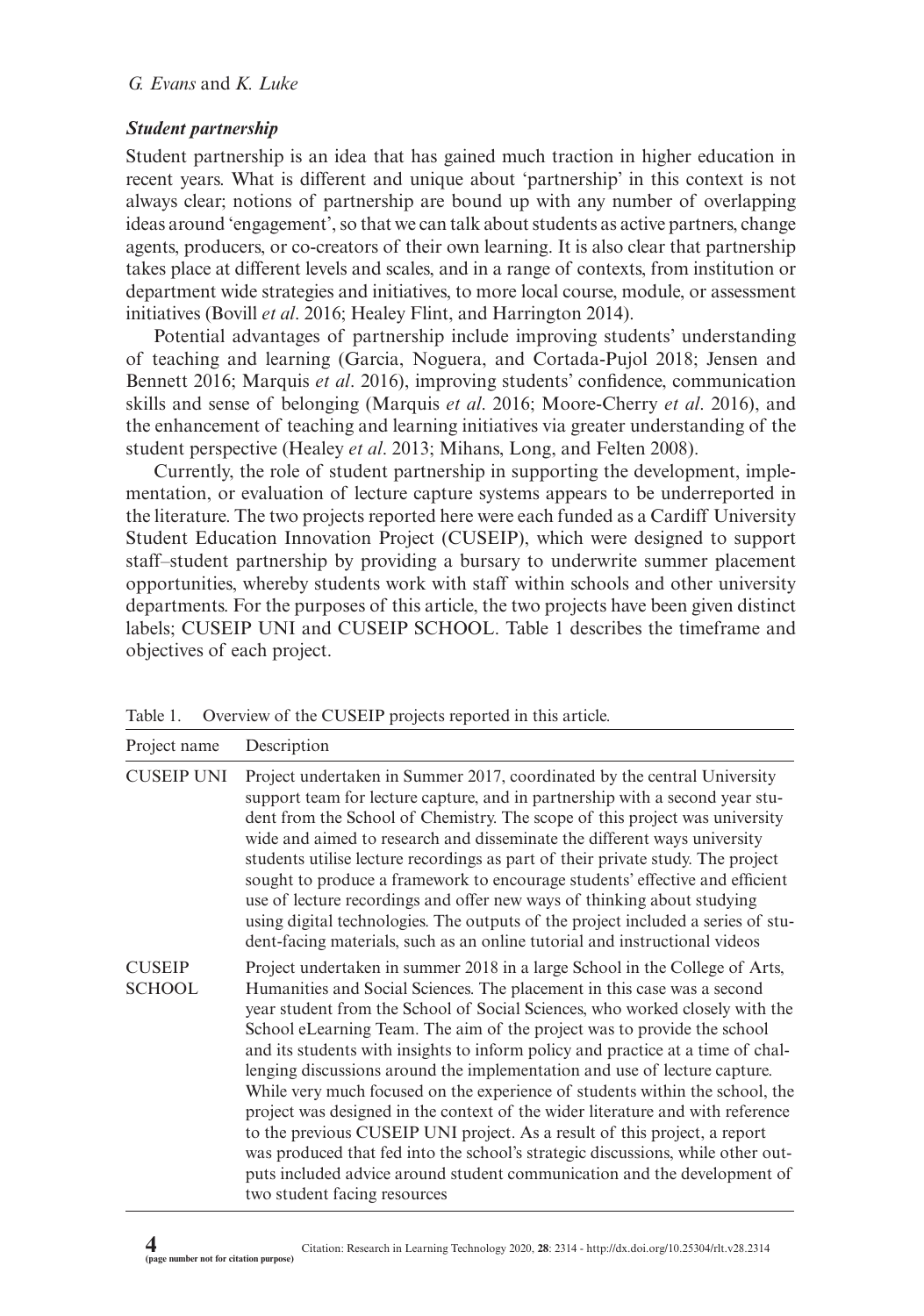## **Research design**

Both CUSEIP projects were shaped by a position of pragmatism (Wahyuni 2012) and used mixed methods approaches in an attempt to examine the research topics. Here the research questions were the most important determinant of the research philosophy, and the researchers adopted both positivist and interpretivist positions within the scope of the projects.

## **Methods**

Both projects designed independent online surveys that were distributed to students. CUSEIP UNI received 195 responses to a university-wide survey of lecture capture experience, with responses from all faculties, while CUSEIP SCHOOL received 118 responses from a single school, 95% of which were undergraduate students.

Each project also involved conducting interviews with voluntary participants. For CUSEIP SCHOOL, the placement student carried out 10 semi-structured telephone interviews with fellow students from the school in question. For the CUSEIP UNI placement, five semi-structured interviews were conducted, both face-to-face and using online video technologies, whereby only students who had previous experience with lecture recordings were selected. Participants in these interviews were all current undergraduate students from various disciplines (medical engineering; engineering; physics and astronomy; psychology; and chemistry).

CUSEIP UNI participants also completed a 'learning timeline' document that attempted to document the study practices of the learners (Figure 1). For this data-collection exercise, participants were supplied Microsoft Word documents with a graphical representation of a timeline containing two critical teaching and learning events; 'lecture' and 'assessment'. Participants were asked to self-report the activities they typically perform prior, during and after these two events, and were free to add



Figure 1. An example of a completed 'learning timeline' record. These self-reports documented study activities between the two learning events: 'lecture' and 'assessment'.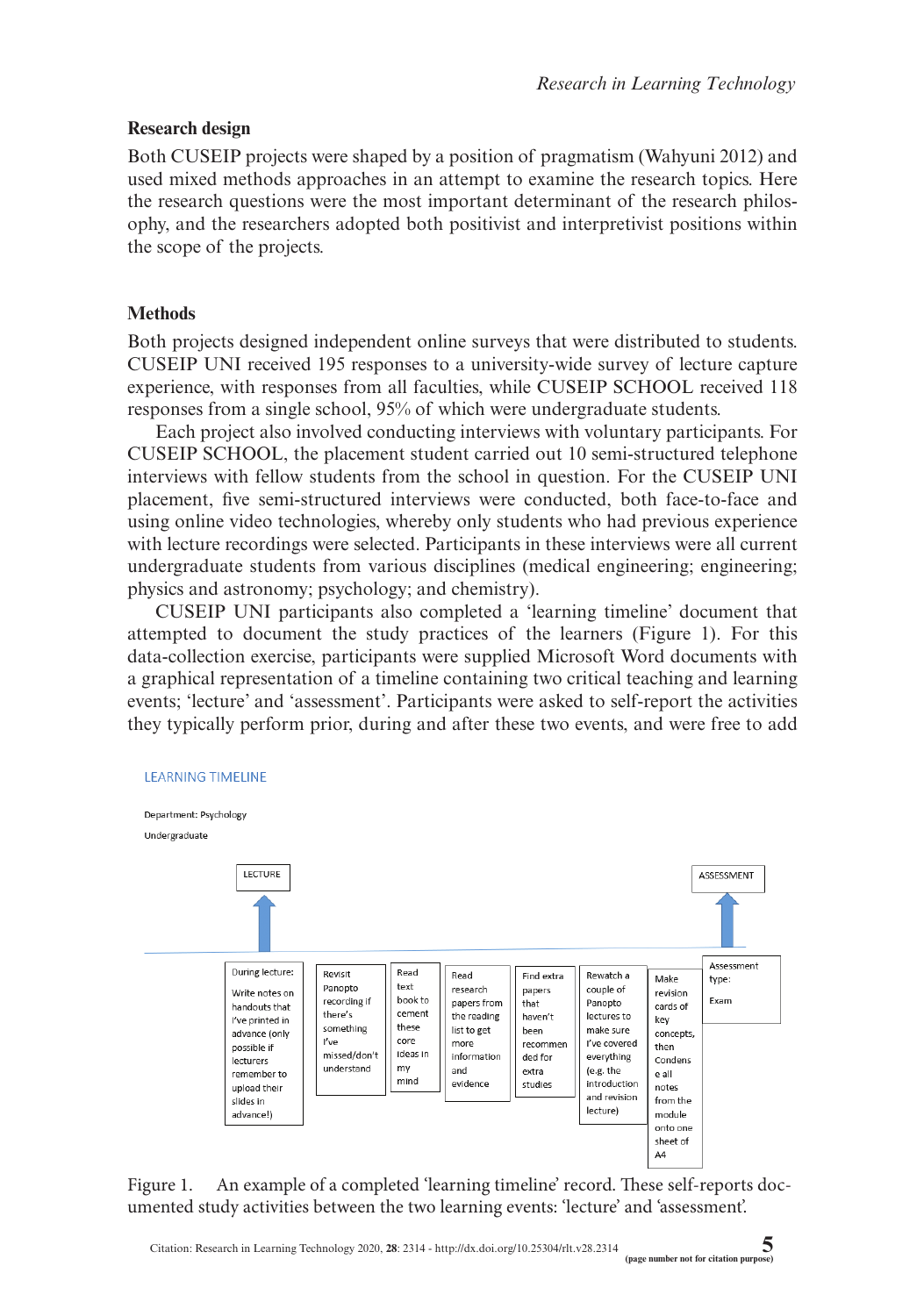as much content and detail to the report that they desired. The data collected was useful in understanding the range of activities undertaken by students as part of their learning and when these might occur.

Both projects also utilised data produced by the university's lecture-capture system. CUSEIP UNI analysed full system analytics to discover global trends and patterns in student usage across the whole institution, while CUSEIP SCHOOL looked at the faculty's usage statistics from the 2017/18 academic year, cross-referenced with data related to enrolment numbers, year groupings, and recording policy for each module.

### **Partnership and co-creation**

Co-creation was an approach that underpinned the CUSEIP projects. Bovill *et al*. (2016) claimed that all partnerships involve co-creation and identified four roles that students may assume in the process of co-creation:

- 1. **Consultant:** students share and discuss perspectives on learning and teaching;
- 2. **Co-researcher:** students collaborate meaningfully on educational research or subject-based research;
- 3. **Pedagogical co-designer:** students share responsibility for designing learning, teaching, and assessment;
- 4. **Representative:** student voices contribute to decisions in a range of university settings.

Using these definitions there were naturally elements of the *consultant* role in the way in which the placement students interacted with staff, while through the surveys and interviews a network of students contributed their voices to decision making around lecture capture (and associated support) at various levels, thereby fulfilling a *representative* role.

Most importantly, however, it could be said that the students in both projects acted as *co-researchers* during the placements, with responsibility for shaping the research methodology and design undertaken. It was also hoped that interviewees would be candid when talking to a fellow student, and this was perceived as a strength of this approach. Moreover, the partnerships permitted access to specific student insights and perspectives, which actively shaped the development of specific questions not previously considered by faculty staff.

## **Findings**

Triangulating data collected across both projects revealed insights into students' experiences, perceptions, and attitudes regarding lecture capture. The data also investigated study practices and explored *how* and *when* learners use recordings in an attempt to provide insight into *why* they use it and *what* they value about it.

Our analysis of the data supports many findings reported in current lecture capture literature, echoing the emerging consensus about the value students attach to lecture recordings and the ways in which they use them to support their learning (Nordmann and McGeorge 2018). It is clear from our findings that students highly value lecture recordings, while both the quantitative and qualitative data collected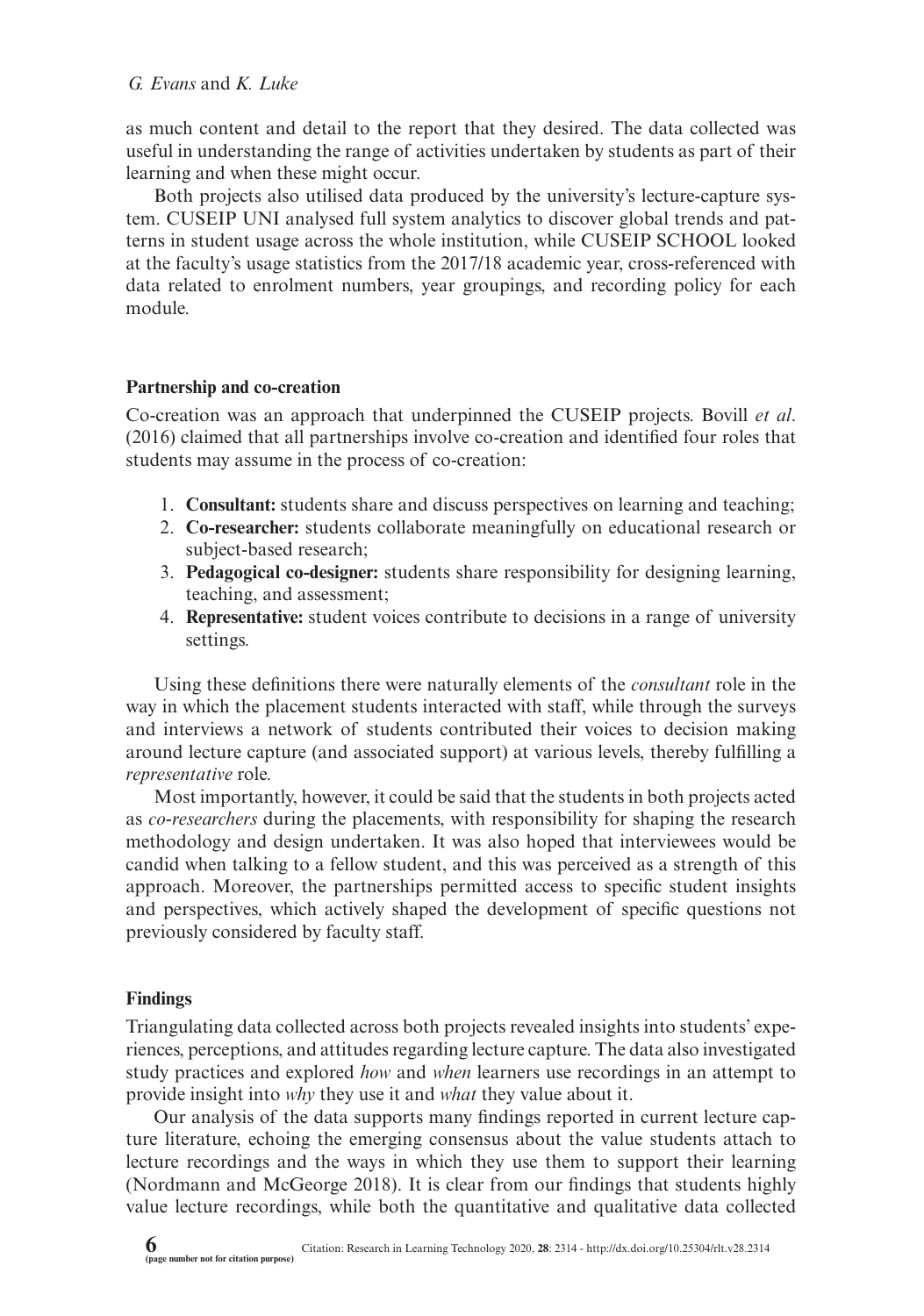suggest students largely use recordings as a supplement to live lectures for revision purposes, to aid note-taking, to support homework tasks, and in the preparation for future teaching events. As an illustrative example, Figure 2 shows a large increase in recording views during exam periods, which is consistent with other studies (Witthaus and Robinson 2015). A distinct, yet related, insight is that the data reveals that students predominately use recordings selectively, to clarify or reinforce learning from lectures, usually through selective viewing of small sections (Karnad 2013; Witthaus and Robinson 2015).

The projects also garnered insights that advance perspectives, specifically the way some students use lecture recordings collaboratively. Self-reported data collected as part of the CUSEIP UNI project suggests that a significant portion of students (25%,  $n = 195$ ) watch recordings with others, such as in pairs or study groups, and actively engage in collaborative activities whilst watching recordings.

Such collaborative activities include discussion, group testing/quizzing, and collaborative note-taking (Figure 3). They seek to consolidate understanding and support revision, as evidenced by the free-text statements given in Table 2. It is also noteworthy that the practice of peer-working was reported by students across various disciplines, such as engineering, physics, business studies, social sciences, biosciences, and psychology. As such, collaborative study practices involving recordings do not appear to be isolated to particular domains, and span multiple areas, each with their own set of teaching practices, methods, and approaches.

Similarly, in the CUSEIP SCHOOL project almost a fifth of the 118 students surveyed claimed they watch recordings with other students either sometimes (13.6%) or often (4.9%). These findings were reflected in the survey; out of 10 students, two reported watching recordings with peers occasionally and one reported only watching with fellow students. Further questioning revealed that this student would discuss lecture content with friends, particularly when unsure about difficult concepts, and



Figure 2. CUSEIP SCHOOL user data: there is a large increase in usage during the months of January and May, which are both exam periods.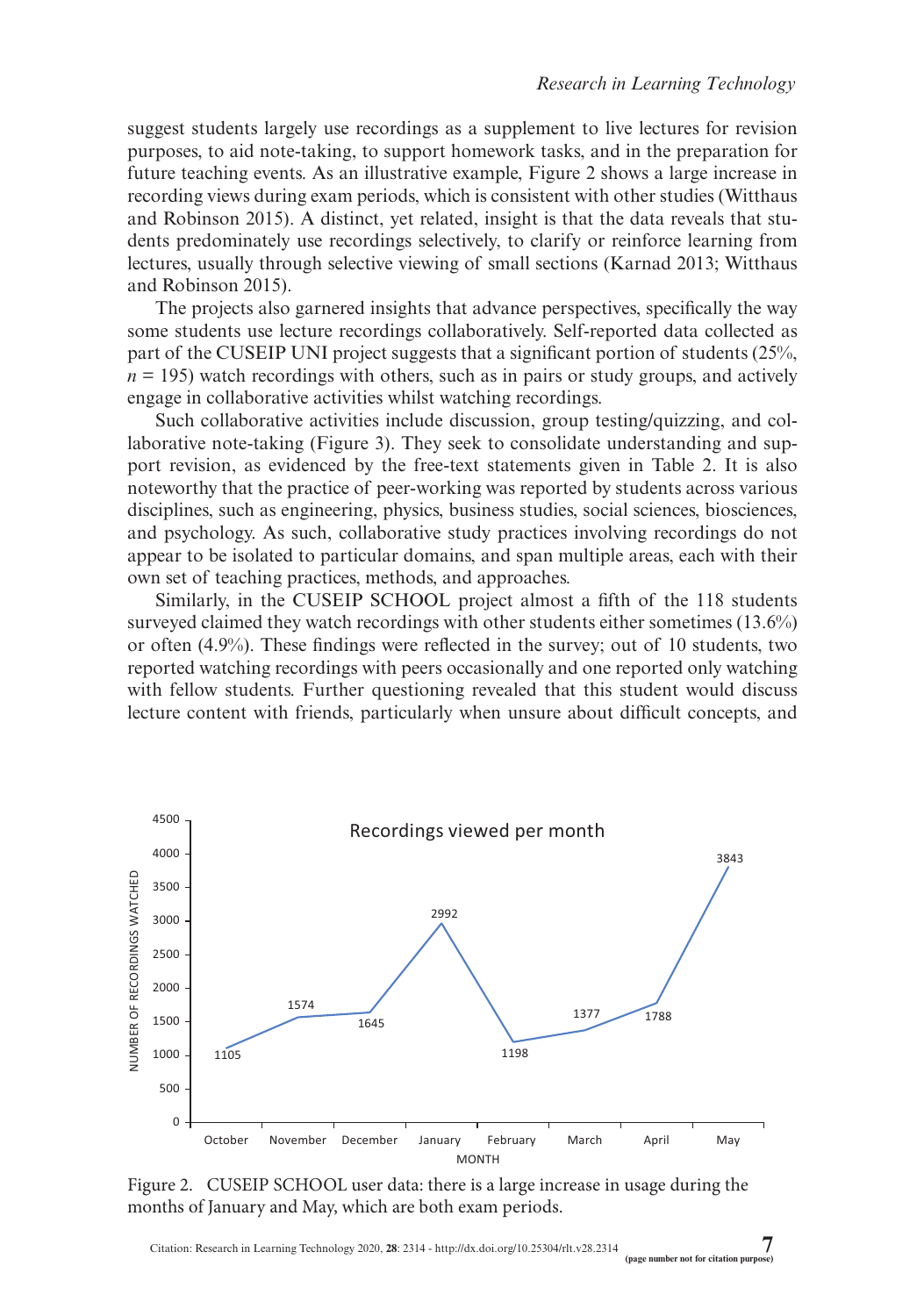

Figure 3. Word cloud made from the responses to the survey question: '*why do you watch lecture recordings with a group/pair and what kind of collaborative activities do you engage in?'* ( $N = 195$ ). The size of each word indicates the frequency in which it is mentioned in the responses.

Table 2. Free-text statements made in response to the online survey question '*why do you watch lecture recordings with a group/pair and what kind of collaborative activities do you engage in?*'

| Response                                                                      | Discipline     |
|-------------------------------------------------------------------------------|----------------|
| Collaborative notes and discussion, also trying to explain with our own       | UG mechanical  |
| words what we just learned to see if we can actually pass that information to | engineering    |
| another person effectively, thus proving that we have understood it as well'  | student        |
| To consolidate knowledge, we discussed to ensure we all understood            | UG physics     |
| various topics completely'                                                    | student        |
| Both my friend and I were stuck in our understanding and watched it           | UG physics     |
| through together whilst discussing the topic by pausing the video'            | student        |
| 'Mainly discussion, sometimes collaborative notes and asking one              | UG psychology  |
| another questions'                                                            | student        |
| Discussion of more difficult material contained in lectures/topics which      | UG biosciences |
| may have been unclear or not understood as fully'                             | student        |

often they would watch the recording together to revisit the content and arrive at a shared understanding.

### **Discussion**

These projects have shown that a significant number of students use lecture recordings alongside other students, either in pairs or groups. It also appears that the emphasis is often on the same kinds of use widely reported in the literature; clarifying lecture content, assisting note-taking, and generally revising/reinforcing learning.

There are a number of limitations to this study: it includes only students from one HEI; there may be some sample bias in surveys and interviews (e.g. students who are interested in lecture capture being more likely to volunteer); much of the data is self-reported; and time limitations meant that some of the quantitative findings from the system data were not fully explored or triangulated with the qualitative methods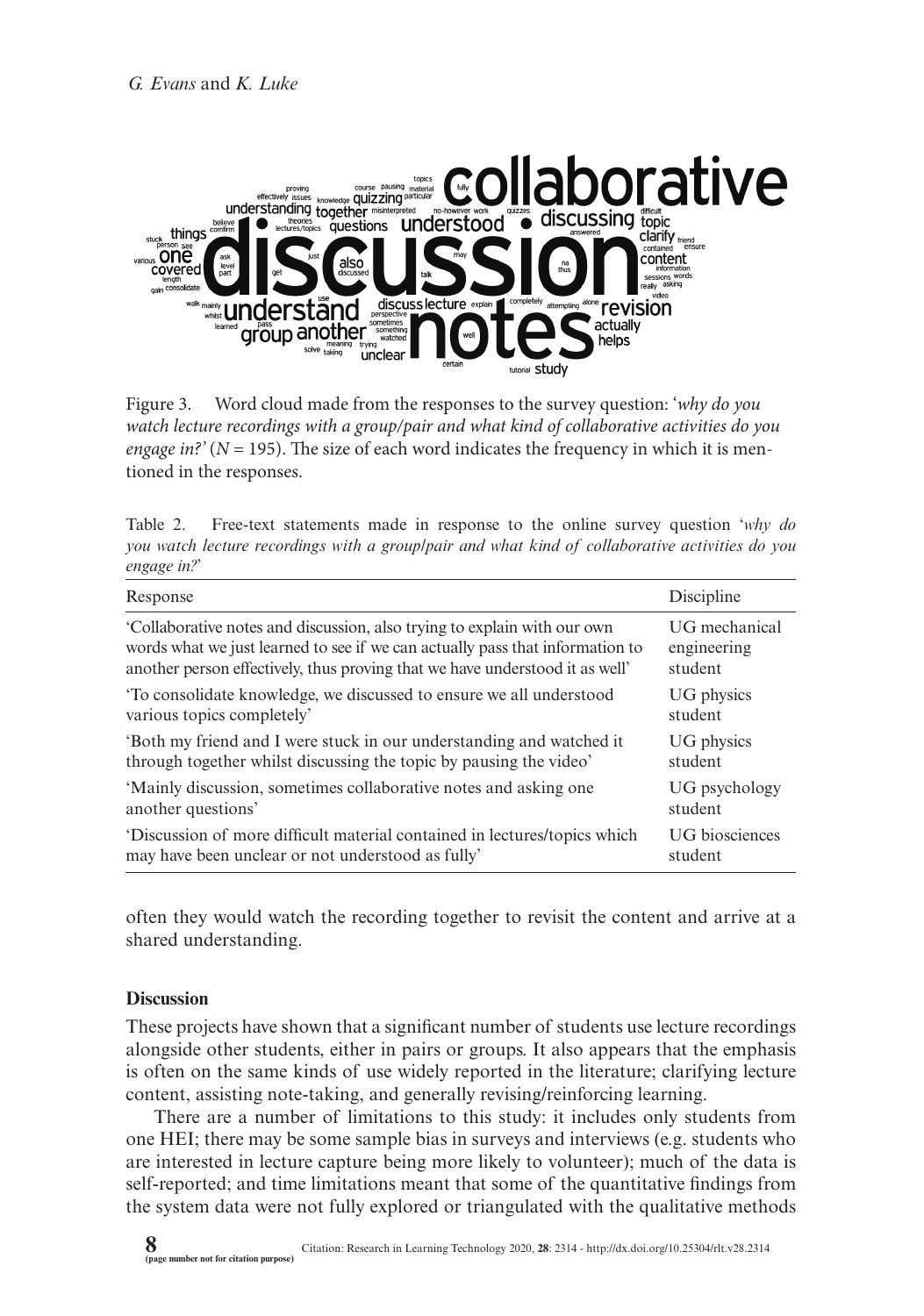(survey and interview). Most pertinently, as the central finding of the study (collaborative viewing of lecture recordings) was unanticipated, there was less emphasis on this aspect than would otherwise have been the case during the design of the surveys and interviews.

This being the case, the findings nonetheless position the reviewing of lecture recordings away from solely an individual study practice, which is how much of the research on this subject is currently considered. This raises a number of questions for institutions and practitioners, for example about the reliance on learning analytics to give us insights into student behaviour. There are also ethical questions around recording release policy and equity. How far are institutional or faculty policies that prioritise students with a special education need (and a support agreement) viable in an environment where some students watch recordings with their friends (who may not have a support agreement)?

Chi, Roy, and Hause (2008) have reported on the effectiveness of collaborative viewing of tutoring videos, and argue that such activity encourages learners to become active and constructive observers through interactions with peers. Such findings raise interesting possibilities relating to lecture capture and how peer working may be an effective learning strategy. There are fundamental questions about how watching recordings together, and engaging in discussion and other activities, changes the nature of learning (Nordmann *et al.* 2018).

These insights are enlightening, but how far they are actionable (and lead to changes in policy or practice) must necessarily be limited pending further understanding of the nuances contained within. For example, previous studies have reported that physical lecture attendance can be a useful predictor for attainment (Credé, Roch, and Kieszczynka 2010). With supplemental use of lecture recording largely conceptualised as being of individual use, more investigation is needed into whether reviewing lecture recordings as part of a peer-group negates any negative effects of non-attendance. Such research has potential implications for future policies and practice (Nordmann *et al*. 2018).

When attempting to examine the study practices involving lecture recordings, greater appreciation for the 'messy realties' (Law 2004) is required. Recent literature has explored the data provided by lecture capture solutions (Colthorpe *et al*. 2015; Phillips *et al*. 2012; Sarsfield and Conway 2018), yet collaborative and social viewing of lecture recordings has implications for how learning analytics are conceived and how data is interpreted. Learning analytics has been celebrated as enabling universities 'to track individual student engagement, attainment and progression' (Sclater and Mullan 2017, p. 6). Here, analytics typically record an individual's engagement with a digital artefact (i.e. one person interacting with a lecture recording), which in some cases may not be a true measure of engagement (i.e. where viewing takes place in groups/pairs). Scholars should therefore exercise caution when exploring the allure of learning analytics and continue to seek authentic understandings of how learners are mobilising lecture recordings in their studies. Triangulation of many sources (i.e. self-reported data, ethnographical studies, and learning analytics) should be sought, where possible, in an attempt to gain a clear picture of the realities present (Gorissen, Van Bruggen, and Jochems 2012).

Furthermore, a number of recent studies (French and Kennedy 2017; Mackay 2018; Meehan and McCallig 2019; Nordmann *et al*. 2018) argue that improved practical guidance for students (and staff) on how lecture recordings can be integrated effectively into learning practices is required. In an example of how this issue can be addressed, the CUSEIP SCHOOL project led to insights that directly impacted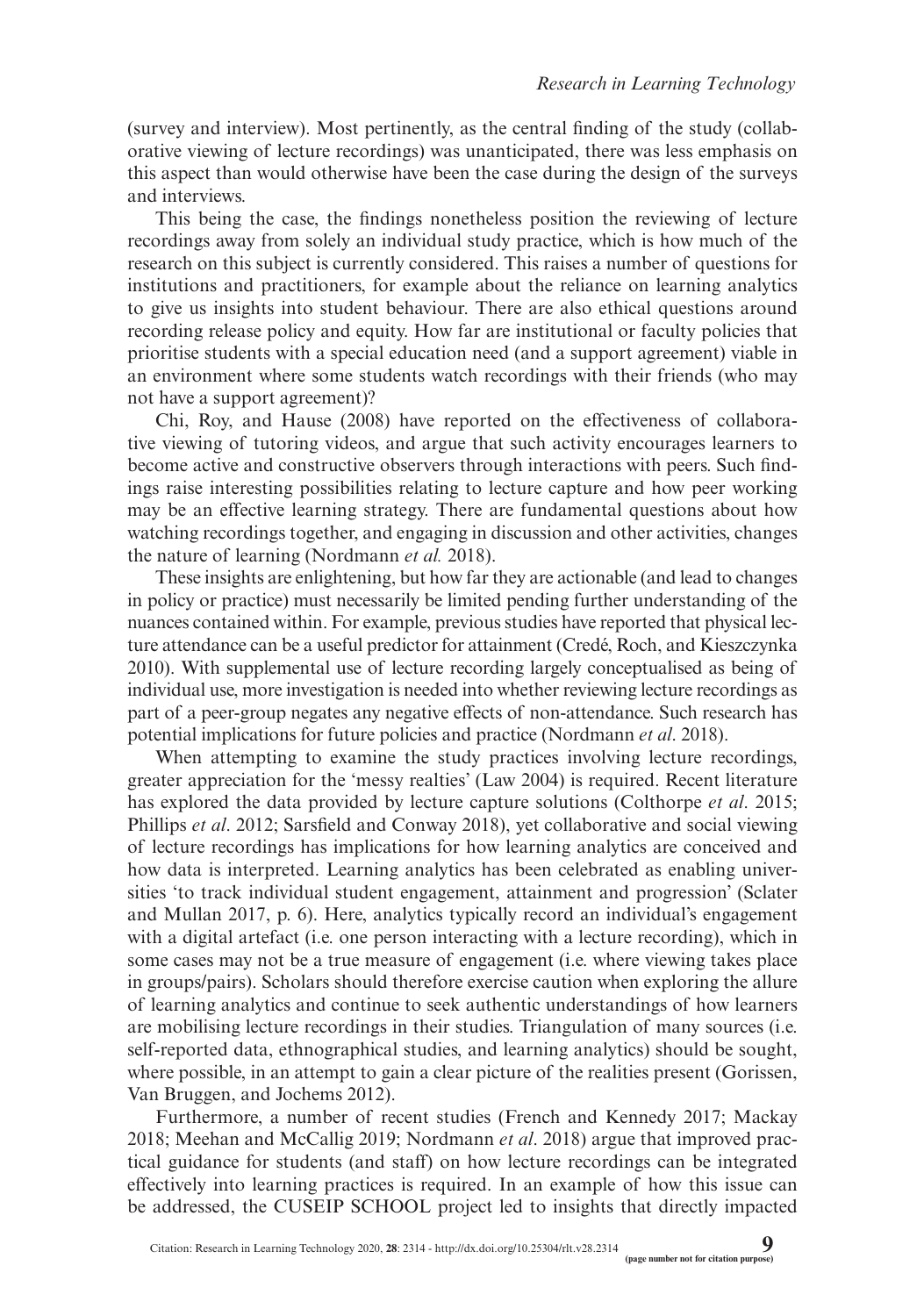on the support provided to students, whereby staff created resources that: addressed the self-reported gap in students' knowledge of learning strategies to integrate lecture recordings effectively; and addressed students' confusion regarding local lecture capture policy within the school. More pertinently, the student on the CUSEIP UNI project designed and authored a number of online resources themselves, including posters, video tutorials, and an interactive online tutorial intended to support students' effective and efficient use of lecture recordings. These resources, illustrated in Figure 4, have been published on the university's student support website and the materials have been satisfactorily evaluated by students with feedback suggesting that learners rate their authenticity, relatability, and coherence. As such, it can also be argued that the placement students also undertook a *pedagogical co-designer* role (Bovill *et al*. 2016), whereby they were responsible for co-designing learning and teaching materials and resources.

Student partnership may afford educationalists a unique opportunity to engage in participatory conversations that bridge the gap between data (particularly in the form of learning analytics) and the real and varied learning experiences of individuals and groups of students. We have seen examples of partnership at school and university level, but there may be additional value in exploring lecture capture through partnership at the course level, encouraging academic staff to open detailed and creative conversations with their students about the use of lecture recordings in the learning process, in an attempt to design inclusive curricula and pedagogical approaches that best meet learners' needs (Morris, Swinnerton, and Coop 2019). Gaining more nuanced insight into study habits would no doubt assist with this.



Figure 4. Screenshot showing a learning object created as a result of findings from the CUSEIP SCHOOL project. The page shown incorporates a video tutorial created by the student on the earlier CUSEIP UNI project.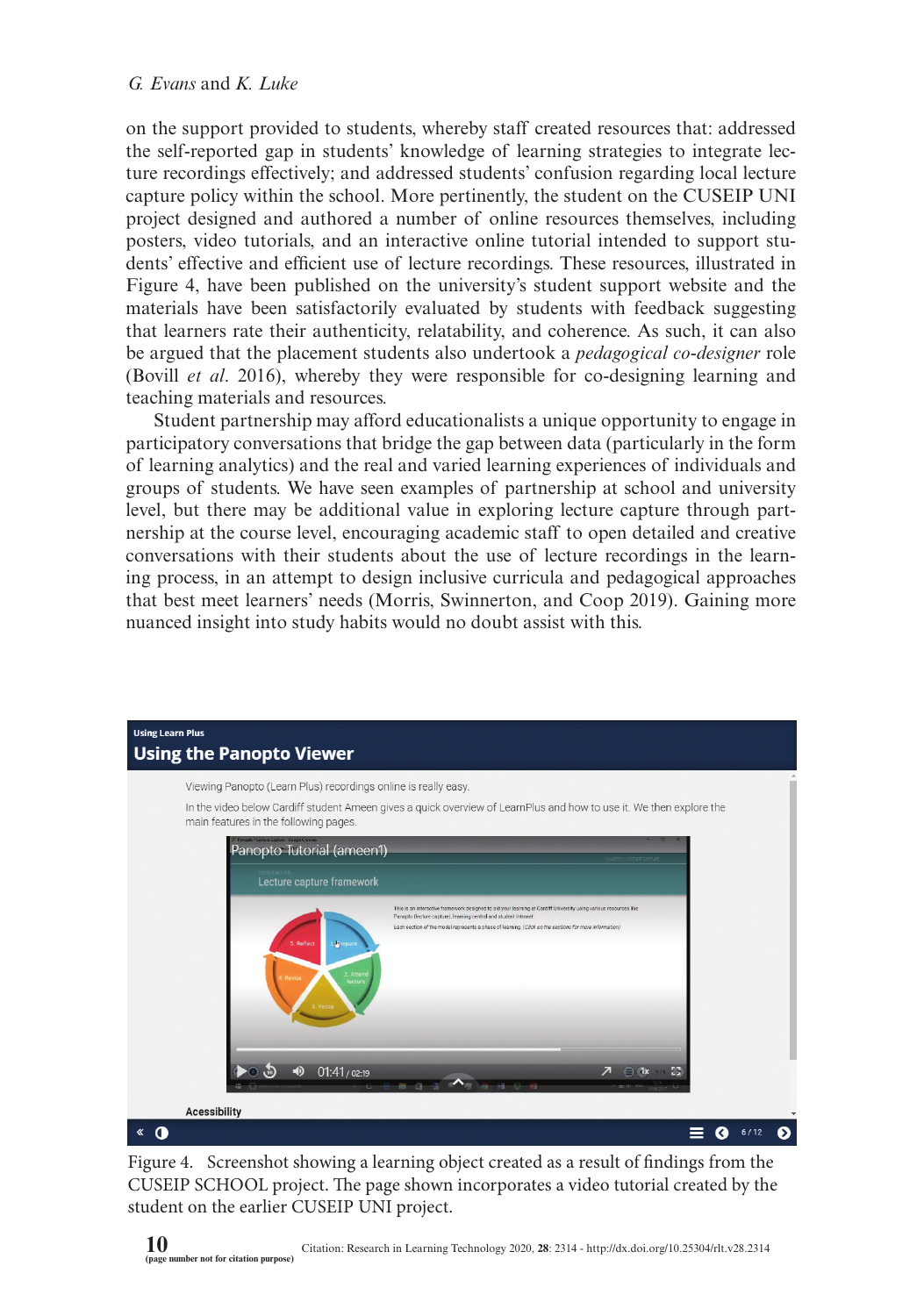## **Conclusion**

It is almost impossible to summarise concisely how, when, and why students use lecture recordings. Experience of the technology is impacted by a host of factors including availability, course content, institution policy, personal preference, and individual (and 'additional') learning needs. Often we are left with generalisations that may apply to a greater or lesser degree in any one case: students place high value on lecture recordings; students make more use of short clips than full recordings; and they regularly use lecture recordings for revision purposes. However, projects such as these *can* help to build a clearer picture of lecture capture use in different contexts and aid our understandings within the complex area of student experience. The partnership projects have exposed underreported areas, in particular student use of lecture recordings in collaborative settings, and their use of active learning strategies (Prince 2004).

As an emerging tool for students and staff alike, there are concerns that students may not have developed the necessary skills to effectively utilise lecture recordings (French and Kennedy 2017; Mackay 2018). Nordmann *et al*. (2018) call for a shift away from arguments regarding the limitations and merits of lecture capture to 'a more nuanced discussion about how best to use the technology in a way that is pedagogically effective for students and fair for academic staff' (ibid, p. 21). Criticality debating positions is of course part and parcel of academia, but educators should also recognise the complexity of teaching and learning within our digital age (Morris, Swinnerton, and Coop 2019; Luke 2020). This article has attempted to advance efforts in this area by highlighting the significant activity of viewing lecture recordings within a peer-group, something largely unreported previously. This article serves to provide a foundation for further research into the way students actually use lecture recordings, as opposed to assumptions regarding how they are used. Deeper investigations in this area could provide valuable insights in developing effective practices which support collaborative viewing, as well as technological enhancements to facilitate greater learning in such situations. Additionally, this article exposes how a simplistic reading of usage statistics, as part of a learning analytics approach, can misrepresent student activity significantly.

It has been argued that such insights were made possible by working in partnership with learners and exploring practices which may be 'hidden' from faculty view. The opportunities for educational technologies, such as lecture capture, to positively support learners should not be understated; working in partnership with learners to explore affordances and practices may lead to positive curricula change, with renewed opportunities to enhance teaching and learning.

#### **Acknowledgments**

The authors would like to express their gratitude to the two undergraduate students who undertook the CUSEIP projects – Ameen and Amy Davies – for their hard work and dedication during the placements. The authors would also like to extend their gratitude to the reviewers for their helpful and constructive feedback during the publication process.

#### **References**

Bovill, C., *et al.*, 2016 'Addressing potential challenges in co-creating learning and teaching: overcoming resistance, navigating institutional norms and ensuring inclusivity in student–staff partnerships', *Higher Education*, vol. 71, no. 2, pp. 195–208. doi: [10.1007/](http://dx.doi.org/10.1007/s10734-015-9896-4) [s10734-015-9896-4](http://dx.doi.org/10.1007/s10734-015-9896-4)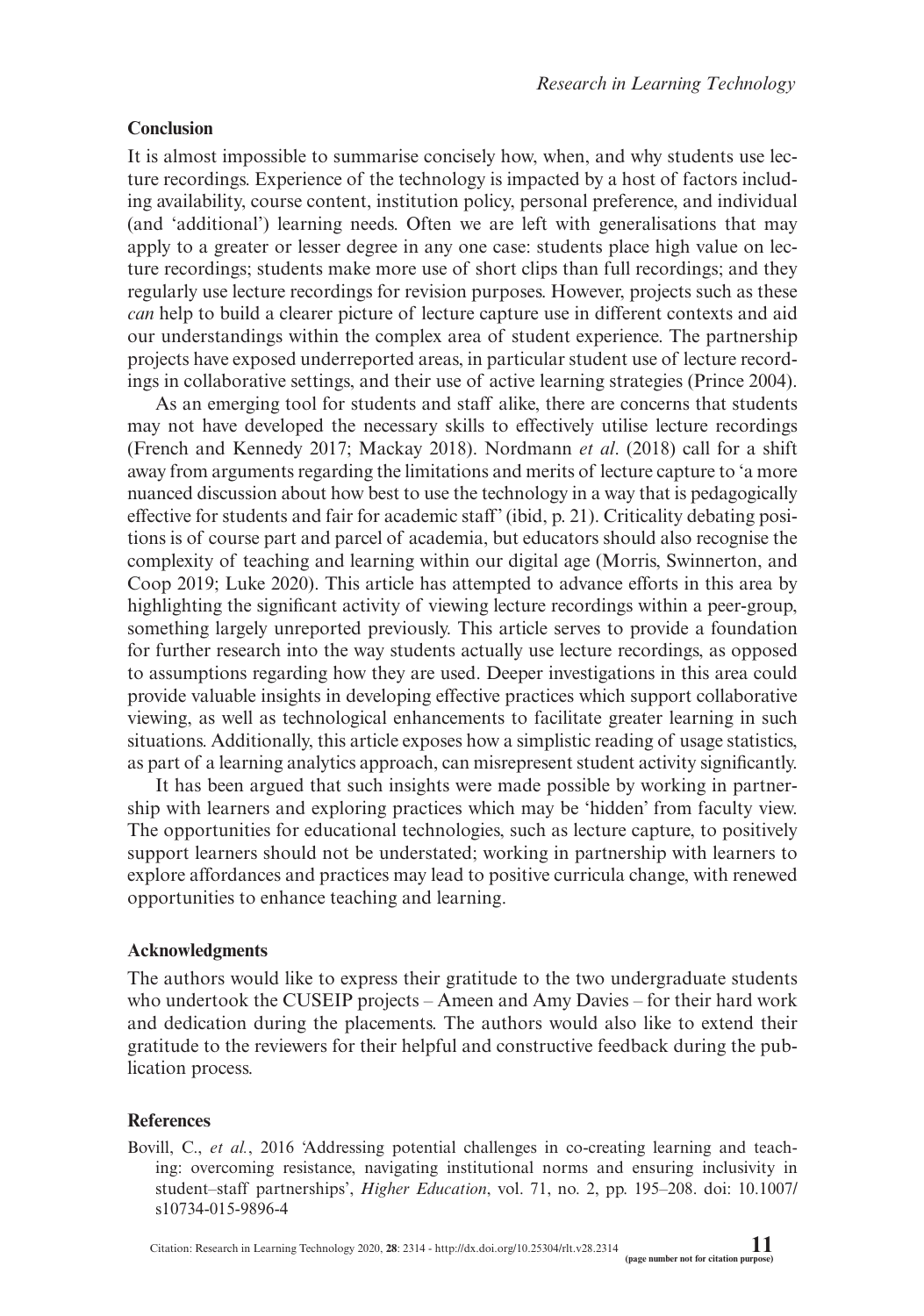- Cardiff University. (2018) *The Way Forward 2018–2023: Education and Students Sub-Strategy,* [online] Available at: [https://www.cardiff.ac.uk/thewayforward/sub-strategies/](https://www.cardiff.ac.uk/thewayforward/sub-strategies/education-and-students) [education-and-students](https://www.cardiff.ac.uk/thewayforward/sub-strategies/education-and-students)
- Chi, M. T., Roy, M. & Hausmann, R. G. (2008) 'Observing tutorial dialogues collaboratively: insights about human tutoring effectiveness from vicarious learning', *Cognitive Science*, vol. 32, no. 2, pp. 301–341. doi: [10.1080/03640210701863396](http://dx.doi.org/10.1080/03640210701863396)
- Colthorpe, K., *et al.*, (2015) 'Know thy student! Combining learning analytics and critical reflections to develop a targeted intervention for promoting self-regulated learning', *Journal of Learning Analytics*, vol. 2, no. 1, pp. 134–155. doi: [10.18608/jla.2015.21.7](http://dx.doi.org/10.18608/jla.2015.21.7)
- Credé, M., Roch, S. G. & Kieszczynka, U. M. (2010) 'Class attendance in college: a meta-analytic review of the relationship of class attendance with grades and student characteristics', *Review of Educational Research*, vol. 80, no. 2, pp. 272–295. doi: [10.3102/0034654310362998](http://dx.doi.org/10.3102/0034654310362998)
- Edwards, M. & Clinton, M. (2019) 'A study exploring the impact of lecture capture availability and lecture capture usage on student attendance and attainment', *Higher Education*, vol. 77, no. 3, pp. 403–421. doi: [10.1007/s10734-018-0275-9](http://dx.doi.org/10.1007/s10734-018-0275-9)
- French, S. & Kennedy, G. (2017) 'Reassessing the value of university lectures', *Teaching in Higher Education*, vol. 22, no. 6, pp. 639–654. doi: [10.1080/13562517.2016.1273213](http://dx.doi.org/10.1080/13562517.2016.1273213)
- Garcia, I., Noguera, I. & Cortada-Pujol, M. (2018) 'Students perspective on participation in a co-design process of learning scenarios', *The Journal of Educational Innovation, Partnership and Change*, vol. 4, no. 1. doi: [10.21100/jeipc.v4i1.760](http://dx.doi.org/10.21100/jeipc.v4i1.760)
- Gorissen, P., Van Bruggen, J. & Jochems, W. (2012) 'Usage reporting on recorded lectures using educational data mining', *International Journal of Learning Technology,* vol. 7, no. 1, pp. 23–40. doi: [10.1504/IJLT.2012.046864](http://dx.doi.org/10.1504/IJLT.2012.046864)
- Healey, M., *et al.*, (2013) 'Collaborative discipline-based curriculum change: applying change academy processes at department level', *International Journal for Academic Development*, vol. 18, no. 1, pp. 31–44. doi: [10.1080/1360144X.2011.628394](http://dx.doi.org/10.1080/1360144X.2011.628394)
- Healey, M., Flint, A. & Harrington, K. (2014) *Engagement Through Partnership: Students as Partners in Learning and Teaching in Higher Education,* [online] Available at: [https://www.](https://www.heacademy.ac.uk/system/files/resources/engagement_through_partnership.pdf) [heacademy.ac.uk/system/files/resources/engagement\\_through\\_partnership.pdf](https://www.heacademy.ac.uk/system/files/resources/engagement_through_partnership.pdf)
- Jensen, K. & Bennett, L. (2016) 'Enhancing teaching and learning through dialogue: a student and staff partnership model', *International Journal for Academic Development*, vol. 21, no. 1, pp. 41–53. doi: [10.1080/1360144X.2015.1113537](http://dx.doi.org/10.1080/1360144X.2015.1113537)
- Karnad, A. (2013) *Student Use of Recorded Lectures: A Report Reviewing Recent Research into the Use of Lecture Capture Technology in Higher Education, and Its Impact on Teaching Methods and Attendance,* [online] Available at: [http://eprints.lse.ac.uk/50929/1/Karnad\\_](http://eprints.lse.ac.uk/50929/1/Karnad_Student_use_recorded_2013_author.pdf) [Student\\_use\\_recorded\\_2013\\_author.pdf](http://eprints.lse.ac.uk/50929/1/Karnad_Student_use_recorded_2013_author.pdf)
- Law, J. (2004) *After Method: Mess in Social Science Research,* Routledge, London.
- Leadbeater, W., *et al.*, (2013) 'Evaluating the use and impact of lecture recording in undergraduates: evidence for distinct approaches by different groups of students', *Computers and Education*, vol. 61, pp. 185–192. doi: [10.1016/j.compedu.2012.09.011](http://dx.doi.org/10.1016/j.compedu.2012.09.011)
- Luke, K. (2020) 'The pause/play button actor-network: lecture capture recordings and (re) configuring multi-spatial learning practices', *Interactive Learning Environments*, doi: [10.1080/10494820.2019.1706052](http://dx.doi.org/10.1080/10494820.2019.1706052)
- Mackay, J. (2018) *The Value of Lecture Recording at the University of Edinburgh,* [online] Available at: [https://www.teaching-matters-blog.ed.ac.uk/what-is-the-value-of-lecture](https://www.teaching-matters-blog.ed.ac.uk/what-is-the-value-of-lecture-recording-at-the-university-of-edinburgh/)[recording-at-the-university-of-edinburgh/](https://www.teaching-matters-blog.ed.ac.uk/what-is-the-value-of-lecture-recording-at-the-university-of-edinburgh/)
- Marquis, E., *et al.*, (2016) 'Navigating the threshold of student–staff partnerships: a case study from an Ontario teaching and learning institute', *International Journal for Academic Development*, vol. 21, no. 1, pp. 4–15. doi: [10.1080/1360144X.2015.1113538](http://dx.doi.org/10.1080/1360144X.2015.1113538)
- McKenna, B. & Kopittke, P. (2018) 'Engagement and performance in a first year natural resource science course', *Journal of Computer Assisted Learning*, vol. 34, no. 3, pp. 233–242. doi: [10.1111/jcal.12236](http://dx.doi.org/10.1111/jcal.12236)